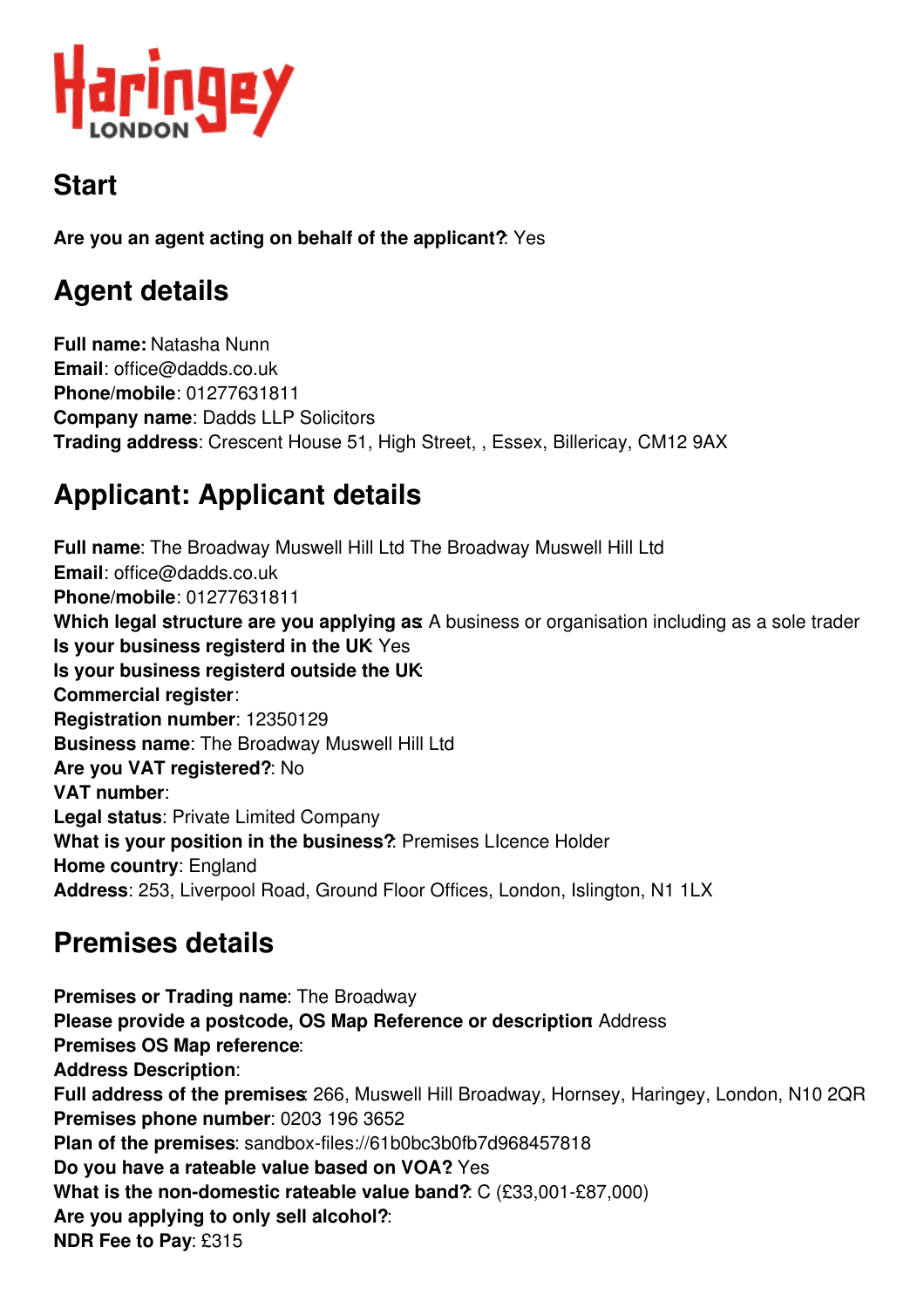# **Applicant 2: Application details**

**In what capacity are you applying for the premises licence?**: Limited company / limited liability partnership

**Confirm the following**: I am carrying on or proposing to carry on a business which involves the use of the premises for licensable activities

# **Non-individual applicant details**

**Full name**: The Broadway Muswell Hill Ltd **Do you have a registration number?**: Yes **Please enter your registration number**: 12350129 **Description of applicant**: Private Limited Company **Address**: 253, Liverpool Road, Ground Floor Offices, London, Islington, N1 1LX **Phone number**: 01277631811 **Email address**: office@dadds.co.uk **Date of birth**: 03/12/1987 **Nationality**: British

# **Operating Schedule**

**When do you want the premises licence to start?**: 07/01/2022 **When do you want the premises licence to end?**: **Please give a general description of the premises**: Licensed bar and restaurant **Do you expect more than 5,000 or more people to attend the premises at any one time?**: No **How many people do you expect to attend the premises at any one time?**: **Additional fee to be paid for over 5,000 capacity**: £

# **Regulated entertainment**

This section covers regulated entertainment

# **Provision of plays**

**Will you be providing plays?**: No

**Provision of films**

**Will you be providing films?**: No

### **Provision of indoor sporting events**

**Will you be providing indoor sporting events?**: No

## **Provision of boxing or wrestling entertainments**

**Will you be providing boxing or wrestling entertainments?**: No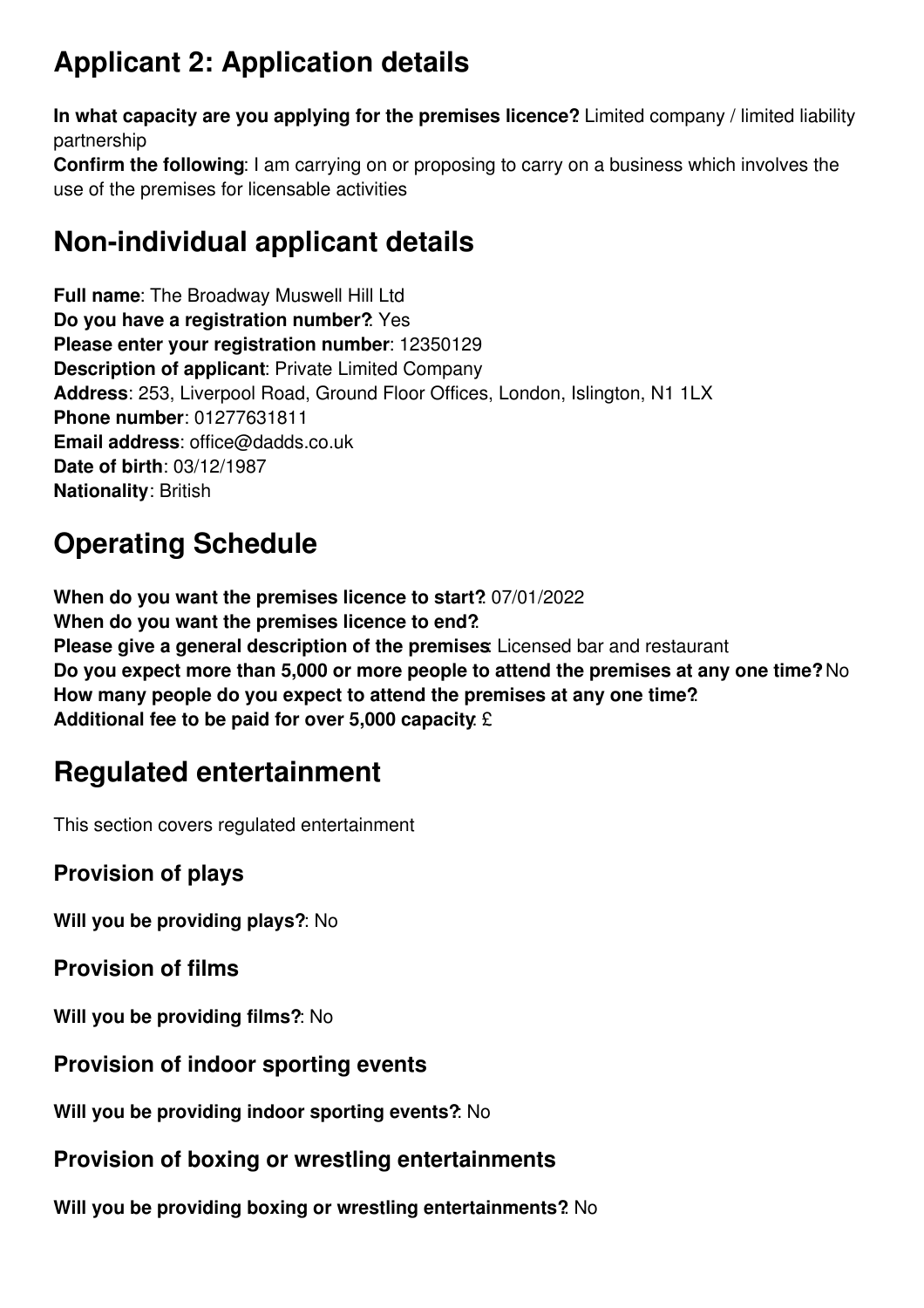# **Provision of live music**

**Will you be providing live music?**: No

## **Provision of recorded music**

#### **Will you be providing recorded music?**: Yes

#### **Which days of the week do you intent the premises to be used for the activity?**: Monday,

Tuesday, Wednesday, Thursday, Friday, Saturday, Sunday

Give timings in 24 hour clock. (e.g., 16:00) and only give details for the days of the week when you intend the premises to be used for the activity.:

#### **Monday**:

- Start 1: 11:00
- End 1: 00:00
- Start 2:
- $\bullet$  End 2:

#### **Tuesday**:

- Start 1: 11:00
- End 1: 00:00
- Start 2:
- $\bullet$  End 2:

#### **Wednesday**:

- Start 1: 11:00
- End 1:00:00
- Start 2:
- $\bullet$  End 2:

#### **Thursday**:

- Start 1: 11:00
- End 1: 00:00
- Start 2:
- $\bullet$  Fnd 2:

#### **Friday**:

- Start 1: 11:00
- $\bullet$  End 1: 02:00
- Start 2:
- $\bullet$  Fnd 2:

#### **Saturday**:

- $\bullet$  Start 1: 11:00
- End 1: 02:00
- Start 2: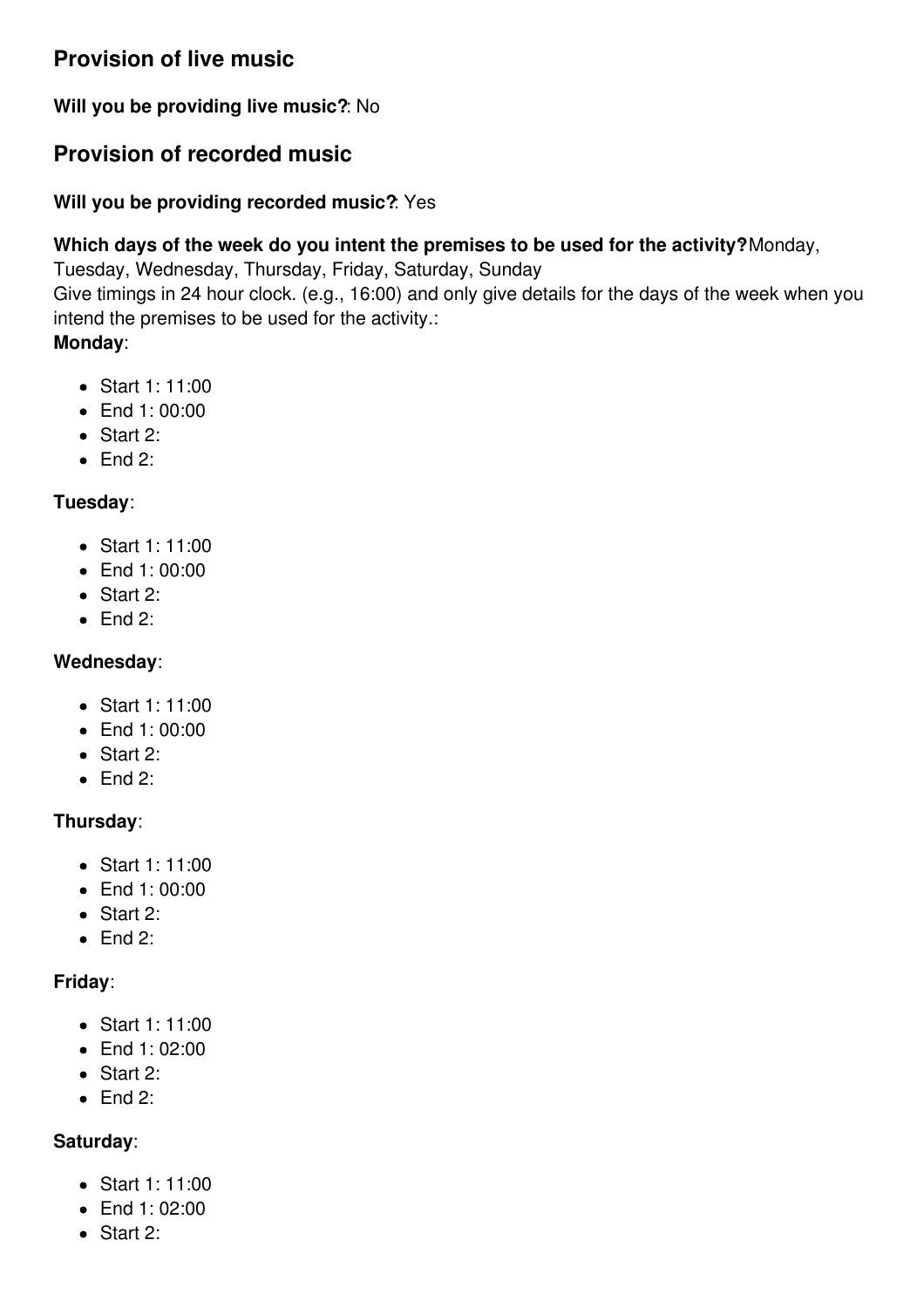$\bullet$  End 2:

#### **Sunday**:

- Start 1: 11:00
- $\bullet$  Fnd 1: 00:00
- Start 2:
- $\bullet$  Fnd 2:

**Will the playing of recorded music take place indoors or outdoors or both?**: Indoors **State type of activity to be authorised, if not already stated, and give relevant further details.**: The applicants wish to have the facility for the provision of recorded music whether as the principal entertainment provided or in conjunction with any other permitted activity.

**State any seasonal variations for playing of recorded music:**

**Non standard timings. Where the premises will be used for the playing of recorded music at different times from those listed above, list below**: Christmas Eve to open one hour longer than ordinarily permitted, with all licensable activities to cease 30 minutes beforehand

New Years Eve until 03:30 hours on New Years Day morning

11:00 until 02:00 hours on any Sunday immediately preceding a Bank Holiday Monday.

## **Provision of performance of dance**

**Will you be providing performance of dance?**: No

## **Provision of anything of a similar description to live music, recorded music or performances of dance**

**Will you be providing anything similar to live music, recorded music or performances of dance?**: No

# **Late night refreshment**

### **Will you be providing late night refreshment?**: Yes

**Which days of the week do you intent the premises to be used for the activity?**: Monday, Tuesday, Wednesday, Thursday, Friday, Saturday, Sunday Give timings in 24 hour clock. (e.g., 16:00) and only give details for the days of the week when you

intend the premises to be used for the activity.: **Monday**:

- Start 1: 23:00
- $\bullet$  Fnd 1: 00:00
- Start 2:
- $\bullet$  Fnd 2:

### **Tuesday**:

- $\bullet$  Start 1: 23:00
- $\bullet$  End 1: 00:00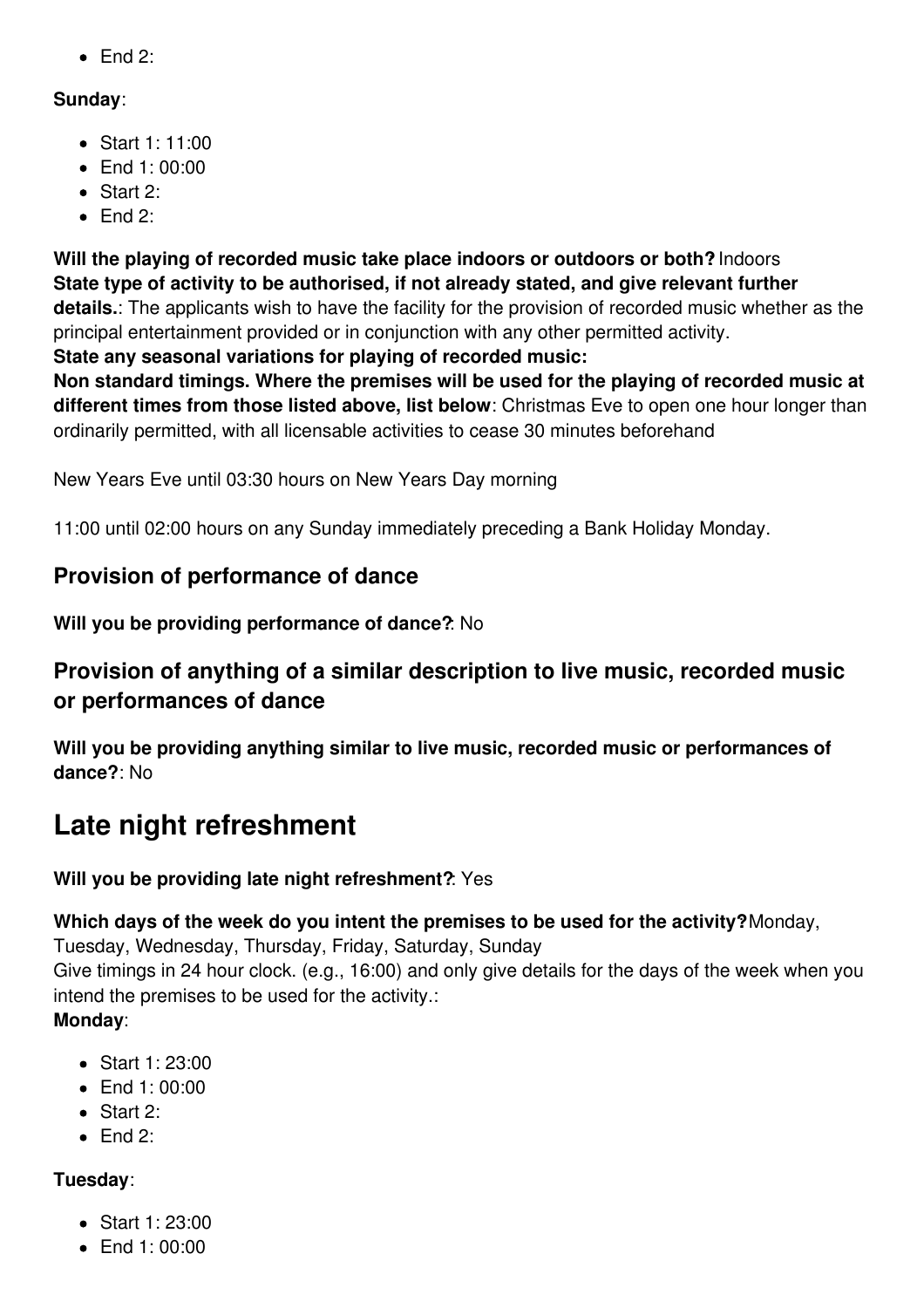- Start 2:
- $\bullet$  Fnd 2:

#### **Wednesday**:

- Start 1: 23:00
- End 1:00:00
- Start 2:
- $\bullet$  Fnd 2:

#### **Thursday**:

- Start 1: 23:00
- End 1: 00:00
- Start 2:
- $\bullet$  End 2:

#### **Friday**:

- Start 1: 23:00
- $\bullet$  Fnd 1: 02:00
- Start 2:
- $\bullet$  Fnd 2:

#### **Saturday**:

- Start 1: 23:00
- End 1: 02:00
- Start 2:
- $\bullet$  End 2:

#### **Sunday**:

- Start 1: 23:00
- $\bullet$  End 1: 00:00
- Start 2:
- $\bullet$  End 2:

**Will the provision of late night refreshment take place indoors or outdoors or both?**: Indoors **State type of activity to be authorised, if not already stated, and give relevant further details.**:

#### **State any seasonal variations**:

**Non standard timings. Where the premises will be used for the supply of late night refreshment at different times from those listed above, list below**: Christmas Eve to open one hour longer than ordinarily permitted, with all licensable activities to cease 30 minutes beforehand

New Years Eve until 03:30 hours on New Years Day morning

23:00 until 02:00 hours on any Sunday immediately preceding a Bank Holiday Monday.

# **Supply of alcohol**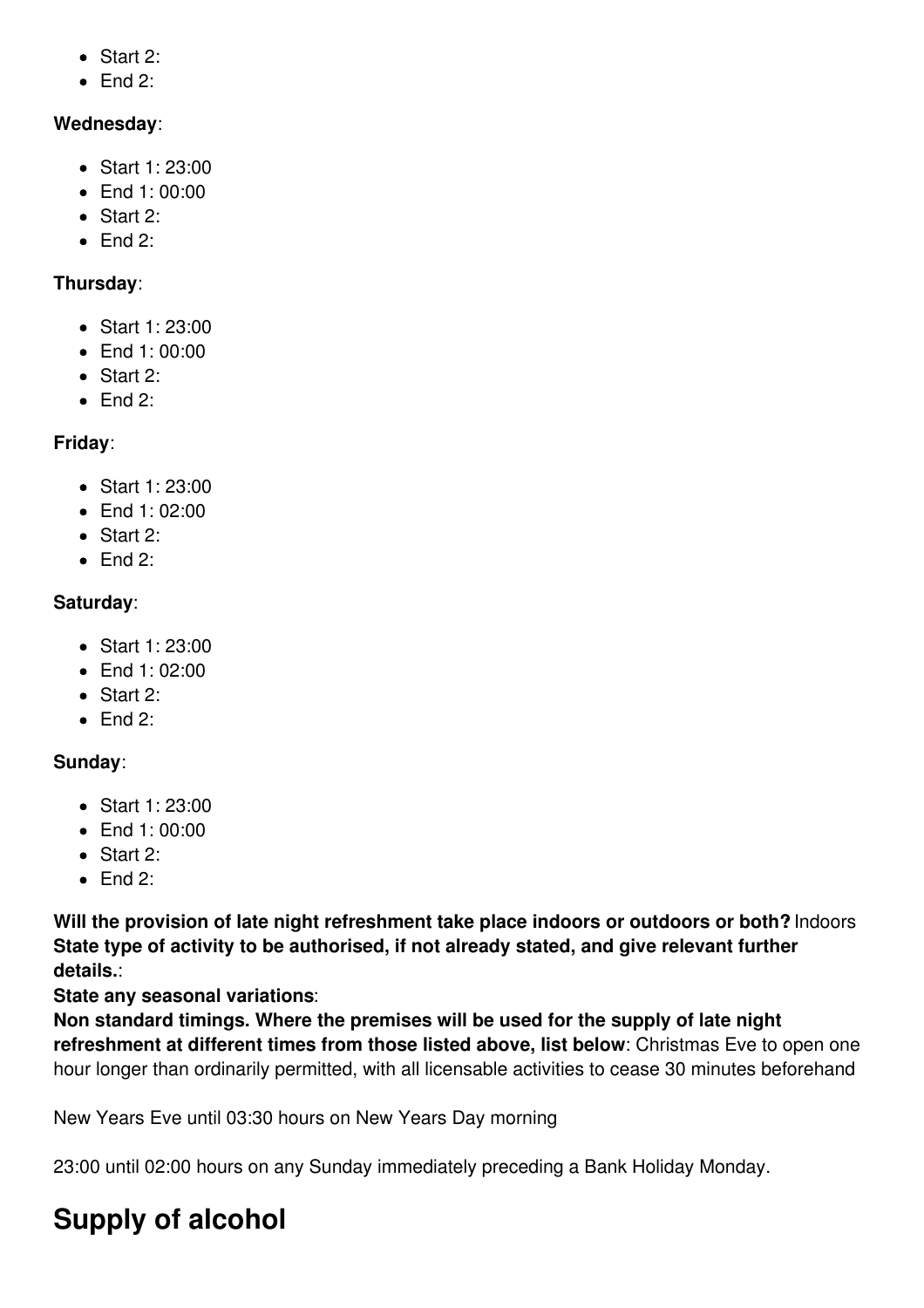#### **Will you be selling or supplying alcohol?**: Yes

#### **Which days of the week do you intent the premises to be used for the activity?**: Monday,

Tuesday, Wednesday, Thursday, Friday, Saturday, Sunday

Give timings in 24 hour clock. (e.g., 16:00) and only give details for the days of the week when you intend the premises to be used for the activity.:

### **Monday**:

- Start 1: 11:00
- End 1:00:00
- Start 2:
- $\bullet$  End 2:

### **Tuesday**:

- Start 1: 11:00
- End 1:00:00
- Start 2:
- $\bullet$  End 2:

### **Wednesday**:

- Start 1: 11:00
- End 1:00:00
- Start 2:
- $\bullet$  End 2:

### **Thursday**:

- Start 1: 11:00
- End 1: 00:00
- Start 2:
- $\bullet$  End 2:

### **Friday**:

- Start 1: 11:00
- End 1:02:00
- Start 2:
- $\bullet$  End 2:

### **Saturday**:

- Start 1: 11:00
- $\bullet$  End 1: 02:00
- Start 2:
- $\bullet$  End 2:

### **Sunday**:

- Start 1: 11:00
- End 1:00:00
- Start 2: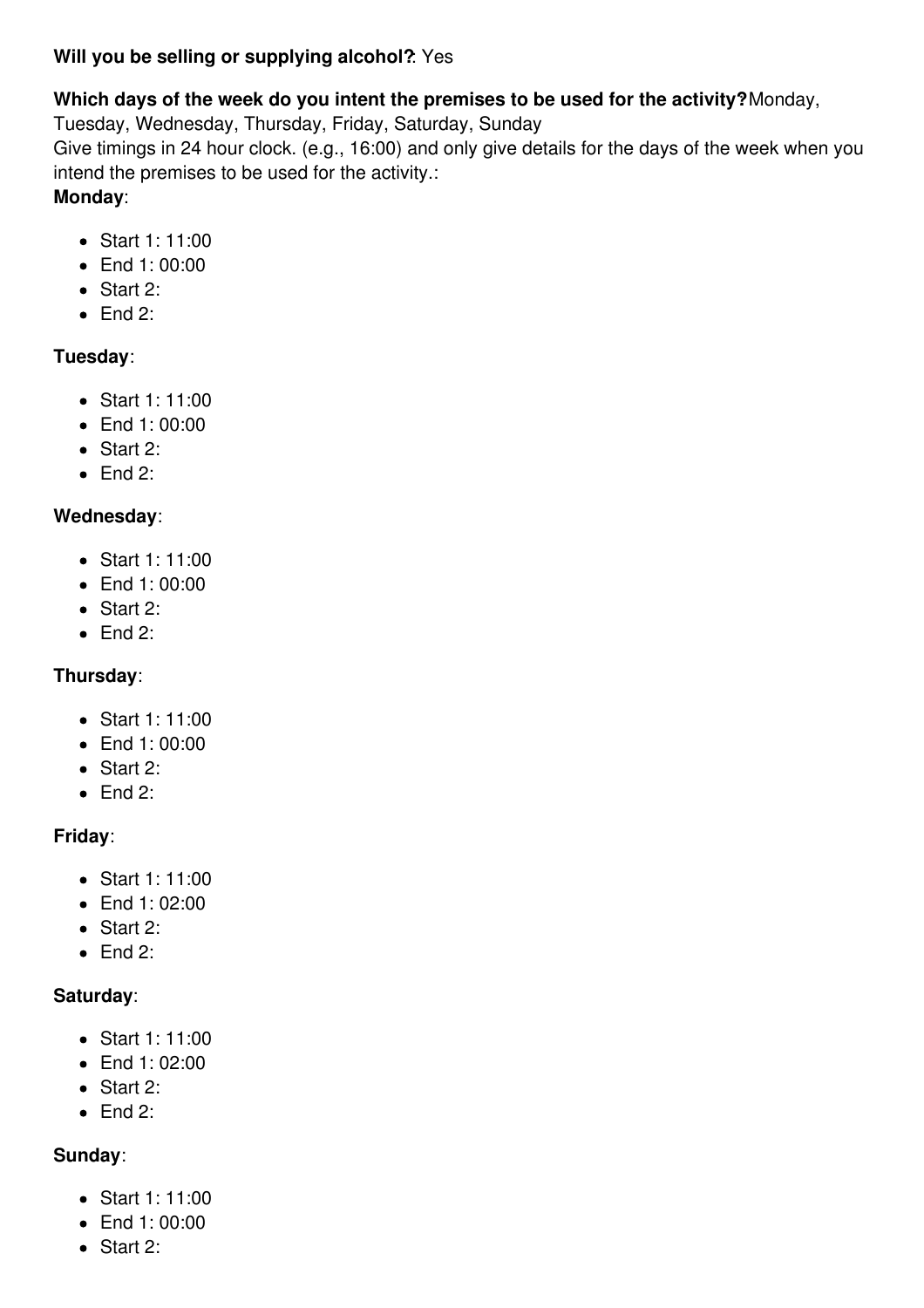$\bullet$  Fnd 2:

**Will the sale of alcohol be for consumption?**: Both **State any seasonal variations:**

**Non standard timings. Where the premises will be used for the supply of alcohol at different times from those listed above, list below**: Christmas Eve to open one hour longer than ordinarily permitted, with all licensable activities to cease 30 minutes beforehand

New Years Eve until 03:30 hours on New Years Day morning

11:00 until 02:00 hours on any Sunday immediately preceding a Bank Holiday Monday.

# **Designated premises supervisor consent**

**Are you (as the applicant), the designated premises supervisor**: No **How will the consent form of the proposed designated premises supervisor be supplied to the authority?**: An attachment to this application **Please upload the completed consent form for the designated premises supervisor**: sandbox-files://61b1d5a3acc11947449181 **Do you know the reference number for the consent form**: **Please enter the reference number for the consent form**: N/A **Name of designated supervisor**: Savvas Morgan **Address of designated supervisor**: 7 High Birch Court 79 Park Road New Barnet EN4 9QG **Date of birth of designated supervisor**: 03/12/1987 **Enter the personal licence number:** LAPERS/18/59042 **Issuing licensing authority**: The London Borough of Barnet

# **Adult entertainment**

Highlight any adult entertainment or services, activities, or other entertainment or matters ancillary to the use of the premises that may give rise to concern in respect of children.

**Give information about anything intended to occur at the premises or ancillary to the use of the premises which may give rise to concern in respect of children, regardless of whether you intend children to have access to the premises**: There will be no activity of this nature

# **Hours premises are open to the public**

**Which days of the week do you intent the premises to be used for the activity?**: Monday, Tuesday, Wednesday, Thursday, Friday, Saturday, Sunday, Not applicable Give timings in 24 hour clock. (e.g., 16:00) and only give details for the days of the week when you intend the premises to be used for the activity.: **Monday**:

- $\bullet$  Start 1: 11:00
- $\bullet$  Fnd 1: 00:30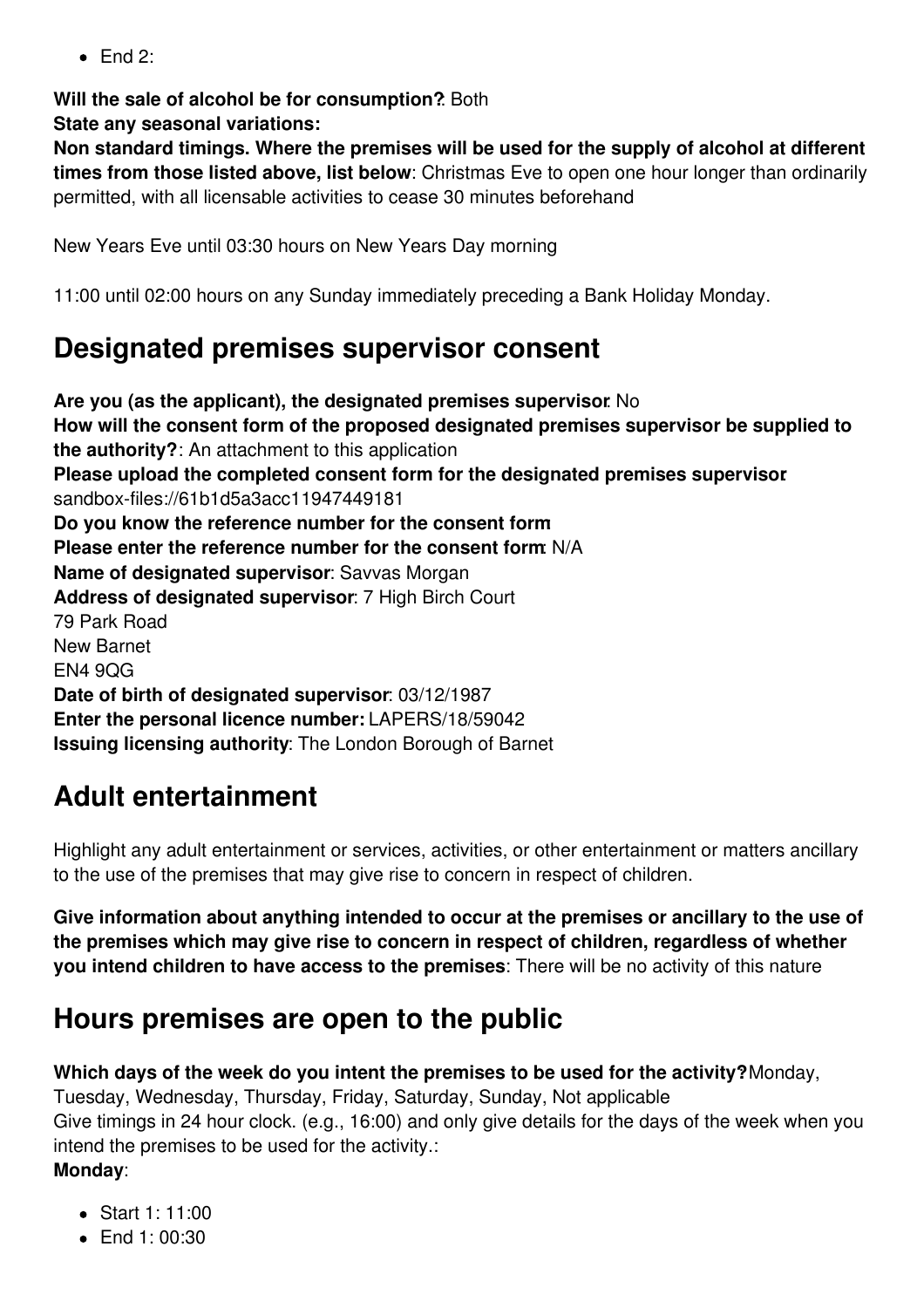- Start 2:
- $\bullet$  End 2:

### **Tuesday**:

- Start 1: 11:00
- End 1: 00:30
- Start 2:
- $\bullet$  Fnd 2:

#### **Wednesday**:

- Start 1: 11:00
- End 1: 00:30
- Start 2:
- $\bullet$  End 2:

## **Thursday**:

- Start 1: 11:00
- $\bullet$  Fnd 1: 00:30
- Start 2:
- $\bullet$  Fnd 2:

### **Friday**:

- Start 1: 11:00
- End 1: 02:30
- Start 2:
- $\bullet$  End 2:

### **Saturday**:

- Start 1: 11:00
- $\bullet$  End 1: 02:30
- Start 2:
- $\bullet$  End 2:

### **Sunday**:

- Start 1: 11:00
- End 1: 00:30
- Start 2:
- $\bullet$  Fnd  $2 \cdot$

### **State any seasonal variations**:

**Non standard timings. Where you intend to use the premises to be open to the members and guests at different times from those listed above, list below**: Christmas Eve to open one hour longer than ordinarily permitted, with all licensable activities to cease 30 minutes beforehand

New Years Eve until 04:00 hours on New Years Day morning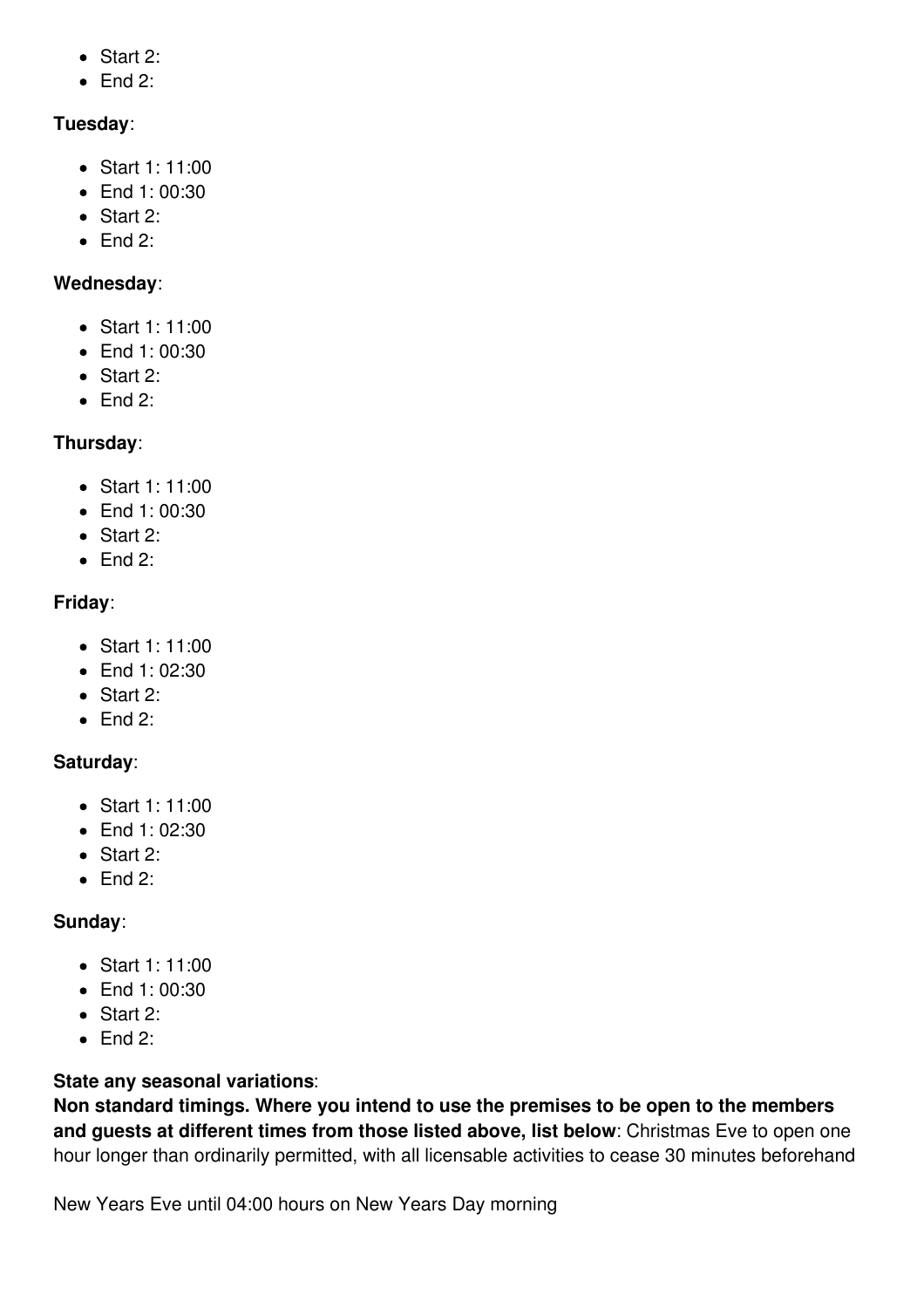11:00 until 02:30 hours on any Sunday immediately preceding a Bank Holiday Monday.

# **Licensing objectives**

#### a) **General – all four licensing objectives (b,c,d,e)**:

- 1. Staff will carry out frequent toilet checks
- 2. The premises will not operate as a nightclub

3. There shall be no entry permitted after 01:00 hours on any day, however re-entry will be permitted.

4. The premises licence holder shall ensure that reasonable and adequate staff training shall be carried out and properly documented in relation to: dealing with incidents and prevention of crime and disorder, sale of alcohol (to underage persons; persons over 18 purchasing for underage; drunks etc) prior to being allowed to sell alcohol.

b) **The prevention of crime and disorder**: 1. A CCTV system must serve the premises, be maintained fully operational and in good working order at all times when the premises are open for sale of alcohol. Notices declaring the CCTV is in operation must be displayed both inside and outside the premises near the main entrance. The CCTV equipment shall make and maintain clear images that include all points of sale of alcohol and of the purchasers of alcohol. The CCTV recordings shall show an accurate date and time of the recordings were made and all images shall be retained for a period of not less than 31 days. CCTV recordings shall be made available for viewing by any police officers, or authorised person upon request. The original, or a copy, shall be provided upon request to any police officers or authorised person.

#### c) **Public safety**: Please see other boxes

d) **The prevention of public nuisance**: 1. Sound from the premises shall not be audible at the front facade of the nearest residential premises at any time

2. All music to be kept at a reasonable level.

3. Signs will be displayed requesting customers to leave quietly and respect the neighbours

e) **The protection of children from harm**: 1. The premises licence holder shall operate a 'Challenge 25', or similar scheme at the premises whereby anyone who appears to be under the age of 25 shall be asked to provide proof of age that he or she is over 18. Proof of age shall only comprise of a passport a photo - card driving licence or an industry approved proof of age identity card.

2. The premises licence holder shall ensure that any refusals of sale of age - related products are recorded in a refusals log as soon as is reasonably practicable after the sale is refused. The log should show the date and time of the event; the product(s) sought; the gender and approximate age of the customer together with a description of the customer. The refusals log shall be made available for inspection by the licensing team, police or trading standards and kept at the premises for six months.

# **Declaration**